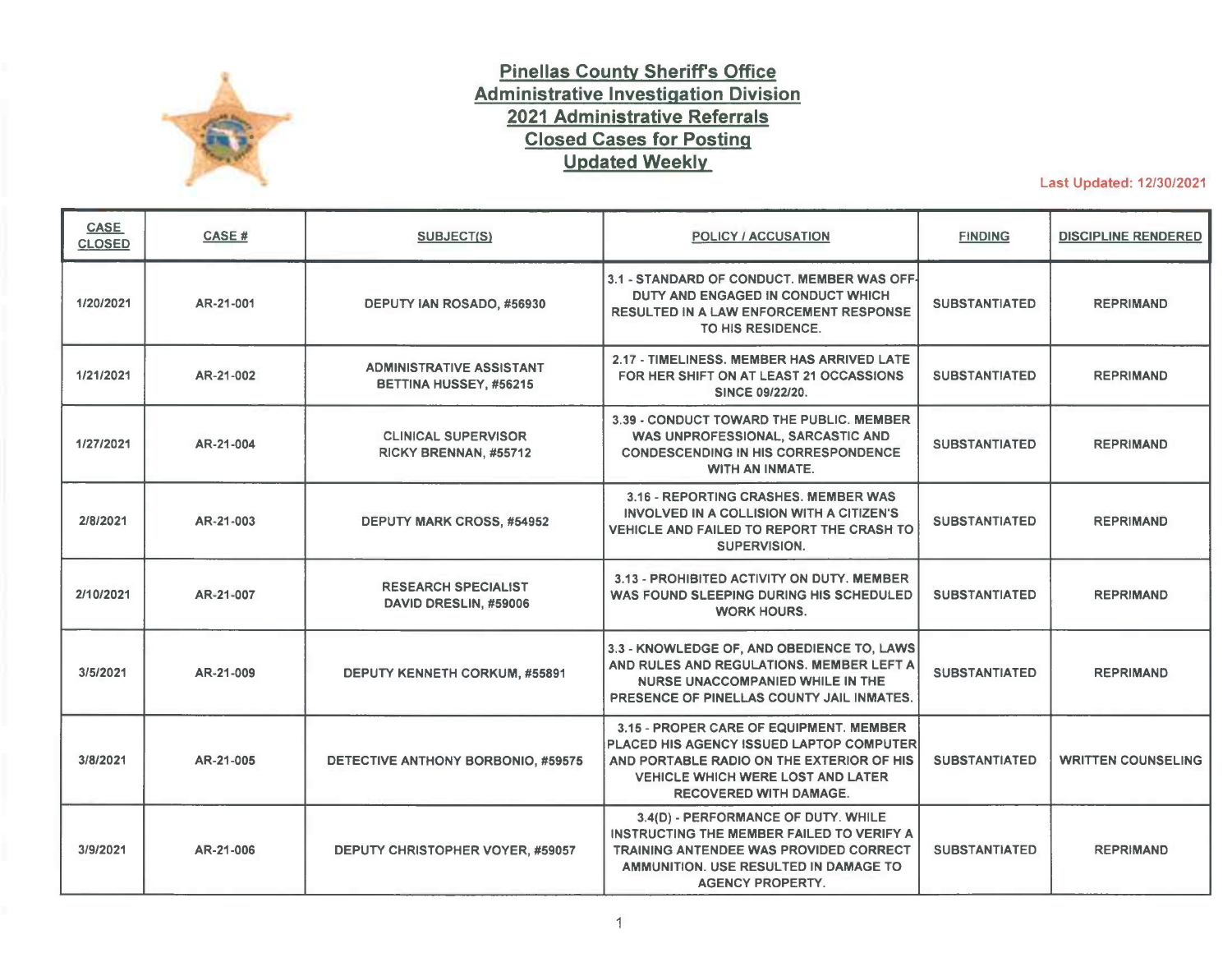| <b>CASE</b><br><b>CLOSED</b> | <b>CASE#</b> | SUBJECT(S)                                                            | <b>POLICY / ACCUSATION</b>                                                                                                                                 | <b>FINDING</b>       | <b>DISCIPLINE RENDERED</b> |
|------------------------------|--------------|-----------------------------------------------------------------------|------------------------------------------------------------------------------------------------------------------------------------------------------------|----------------------|----------------------------|
| 3/9/2021                     | AR-21-008    | <b>CHILD PROTECTION INVESTIGATOR</b><br>NICOLE STANLEY, #60105        | 3.4(D) - PERFORMANCE OF DUTY. MEMBER<br><b>FAILED TO COMPLETE CASE RELATED</b><br><b>DOCUMENTATION WITHIN TIMEFRAMES</b><br><b>ESTABLISHED BY POLICY.</b>  | <b>SUBSTANTIATED</b> | <b>REPRIMAND</b>           |
| 3/12/2021                    | AR-21-010    | <b>FAMILY SUPPORT SERVICES WORKER</b><br>DEANNA HOBSON, #60178        | 3.3 - KNOWLEDGE OF, AND OBEDIENCE TO, LAWS<br>AND RULES AND REGULATIONS. MEMBER<br><b>CONDUCTED AN UNAUTHORIZED COMPUTER</b><br>INQUIRY.                   | <b>SUBSTANTIATED</b> | <b>WRITTEN COUNSELING</b>  |
| 3/15/2021                    | AR-21-016    | <b>CORPORAL GILBERTO PEREZ, #57156</b>                                | 3.3 - KNOWLEDGE OF, AND OBEDIENCE TO, LAWS<br>AND RULES AND REGULATIONS. MEMBER<br><b>ACCIDENTALLY DISCHARGED HIS ELECTRONIC</b><br><b>CONTROL WEAPON.</b> | <b>SUBSTANTIATED</b> | <b>WRITTEN COUNSELING</b>  |
| 3/22/2021                    | AR-21-015    | DEPUTY JOSEPH ROBINSON, #58520                                        | 2.17 - TIMELINESS. MEMBER HAS ARRIVED LATE<br>FOR HIS SHIFT ON SIX OCCASIONS SINCE 10/15/20                                                                | <b>SUBSTANTIATED</b> | <b>REPRIMAND</b>           |
| 3/25/2021                    | AR-21-014    | DEPUTY JAMES WILHELM, #56466                                          | 3.3 - KNOWLEDGE OF, AND OBEDIENCE TO, LAWS<br>AND RULES AND REGULATIONS. MEMBER<br>ACCIDENTALLY DISCHARGED HIS ELECTRONIC<br><b>CONTROL WEAPON.</b>        | <b>SUBSTANTIATED</b> | <b>WRITTEN COUNSELING</b>  |
| 3/26/2021                    | AR-21-013    | <b>LICENSED PRACTICAL NURSE</b><br>JANIS MCKIEL, #59672               | 3.4(D) - PERFORMANCE OF DUTY. MEMBER<br><b>FAILED TO RESPOND TO AN INMATE MEDICAL</b><br><b>COMPLAINT REPORTED BY A DETENTION</b><br>DEPUTY.               | <b>SUBSTANTIATED</b> | <b>REPRIMAND</b>           |
| 3/29/2021                    | AR-21-017    | <b>CORPORAL SHAWN BRINSON, #58505</b><br>DEPUTY EUGENE SNITKO, #58643 | 3.31(D) - FAILING TO SUBMIT PROPERLY WRITTEN<br><b>REPORTS. MEMBERS FAILED TO DOCUMENT</b><br>THEIR INVOLVEMENT IN AN INCIDENT WITH AN<br><b>INMATE.</b>   | <b>SUBSTANTIATED</b> | <b>REPRIMAND</b>           |
| 3/31/2021                    | AR-21-018    | DETECTIVE DENNIS CURTIN, #58373                                       | 3.15 - PROPER CARE OF EQUIPMENT. MEMBER<br><b>LOST HIS AGENCY ISSUED ELECTRONIC</b><br><b>CONTROL WEAPON.</b>                                              | <b>SUBSTANTIATED</b> | <b>WRITTEN COUNSELING</b>  |
| 4/1/2021                     | AR-21-012    | <b>LICENSED PRACTICAL NURSE</b><br>REGINALD JOSEPH, #58131            | 3.4(D) - PERFORMANCE OF DUTY. MEMBER<br><b>FAILED TO FOLLOW ESTABLISHED PROCEDURES</b><br>WHILE ADDRESSING A PATIENT'S MEDICAL<br><b>COMPLAINT.</b>        | <b>SUBSTANTIATED</b> | <b>WRITTEN COUNSELING</b>  |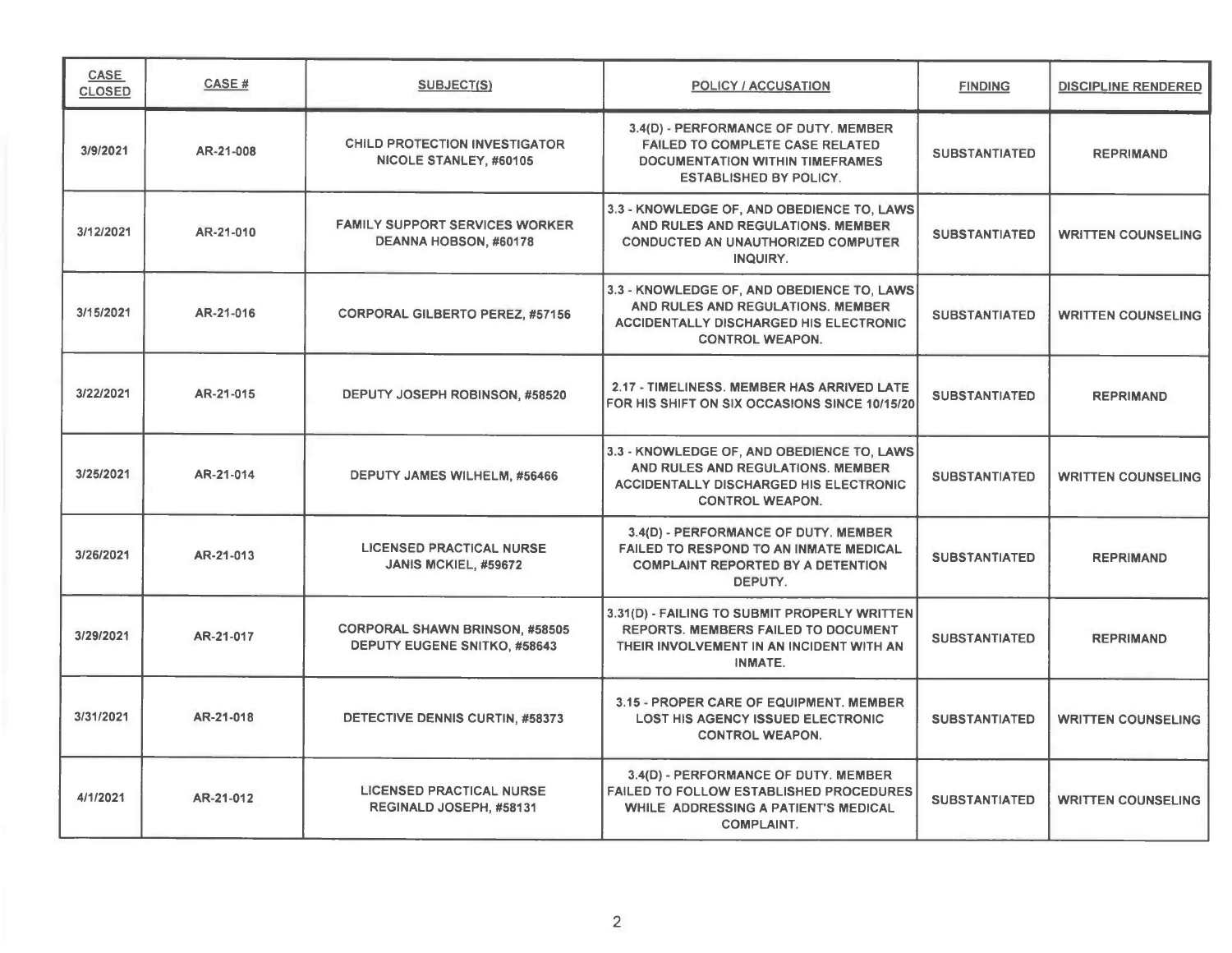| <b>CASE</b><br><b>CLOSED</b> | <b>CASE#</b> | <b>SUBJECT(S)</b>                                                             | <b>POLICY / ACCUSATION</b>                                                                                                                                                                        | <b>FINDING</b>       | <b>DISCIPLINE RENDERED</b> |
|------------------------------|--------------|-------------------------------------------------------------------------------|---------------------------------------------------------------------------------------------------------------------------------------------------------------------------------------------------|----------------------|----------------------------|
| 4/29/2021                    | AR-21-023    | <b>CORPORAL THOMAS CASSIDY, #58636</b><br>DEPUTY HUNTER STOUT, #60156         | 3.4(D) - PERFORMANCE OF DUTY. MEMBERS DID<br>NOT AUTHOR A WRITTEN REPORT OR NOTIFY<br><b>CHAIN OF COMMAND OF INMATE FIGHT.</b>                                                                    | <b>SUBSTANTIATED</b> | <b>REPRIMAND</b>           |
| 5/3/2021                     | AR-21-019    | <b>LICENSED PRACTICAL NURSE</b><br><b>ALANNA SPINACI, #60378</b>              | 3.39 - CONDUCT TOWARD THE PUBLIC. MEMBER<br><b>ENGAGED IN A VERBAL ARGUMENT WITH AN</b><br><b>INMATE AND CALLED THE INMATE A PROFANE</b><br>NAME.                                                 | <b>SUBSTANTIATED</b> | <b>WRITTEN COUNSELING</b>  |
| 5/3/2021                     | AR-21-022    | DEPUTY HERBERT PORRATA, #60304                                                | 3.3 - KNOWLEDGE OF, AND OBEDIENCE TO, LAWS<br>AND RULES AND REGULATIONS. MEMBER<br><b>ACCIDENTALLY DISCHARGED HIS ELECTRONIC</b><br><b>CONTROL WEAPON.</b>                                        | <b>SUBSTANTIATED</b> | <b>WRITTEN COUNSELING</b>  |
| 5/13/2021                    | AR-21-011    | <b>LICENSED PRACTICAL NURSE</b><br>JANE DESANTO, #56255                       | 3.4(D) - PERFORMANCE OF DUTY. MEMBER<br>ALLOWED AN INMATE COMPLAINANING OF A<br><b>MEDICAL CONCERN TO REMAIN IN THEIR</b><br><b>CURRENT HOUSING.</b>                                              | <b>SUBSTANTIATED</b> | <b>WRITTEN COUNSELING</b>  |
| 5/14/2021                    | AR-21-020    | <b>SERGEANT JAMES ARNTZ, #55450</b>                                           | 3.31(F) - FAILURE TO PROPERLY SUPERVISE.<br>MEMBER FAILED TO PROPERLY SUPERVISE A<br>SUBORDINATE MEMBER WHO ENGAGED IN THE<br><b>PURSUIT OF A VEHICLE.</b>                                        | <b>SUBSTANTIATED</b> | <b>REPRIMAND</b>           |
| 5/17/2021                    | AR-21-025    | <b>DEPUTY CARLOS PURCHADES, #60154</b>                                        | 3.15 - PROPER CARE OF EQUIPMENT. MEMBER<br>FAILED TO SECURE HIS PERSONALLY OWNED<br>VEHICLE, RESULTING IN THE THEFT OF HIS<br><b>AGENCY CREDENTIALS.</b>                                          | <b>SUBSTANTIATED</b> | <b>WRITTEN COUNSELING</b>  |
| 5/25/2021                    | AR-21-021    | DEPUTY JONATHAN MCMANIS, #56128                                               | 3.1 - STANDARD OF CONDUCT. MEMBER MADE<br><b>INAPPROPRIATE COMMENTS WHILE ATTENDING</b><br><b>TRAINING.</b>                                                                                       | <b>SUBSTANTIATED</b> | <b>REPRIMAND</b>           |
| 6/1/2021                     | AR-21-028    | SERGEANT JAMES BRUECHNER, #54400                                              | 3.31(F) - FAILURE TO PROPERLY SUPERVISE.<br>MEMBER FAILED TO PROPERLY SUPERVISE A<br>SUBORDINATE MEMBER, WHICH RESULTED IN A<br><b>CRIMINAL INVESTIGATION BEING HANDLED</b><br><b>IMPROPERLY.</b> | <b>SUBSTANTIATED</b> | <b>REPRIMAND</b>           |
| 6/2/2021                     | AR-21-029    | <b>JUVENILE ELECTRONIC MONITORING</b><br><b>SPECIALIST PAUL HICKS, #56223</b> | 3.4(D) - PERFORMANCE OF DUTY. MEMBER WAS<br>SARCASTIC AND DEFIANT TOWARD AN<br><b>ASSISTANT STATE ATTORNEY DURING TRIAL</b><br><b>PREPARATIONS.</b>                                               | <b>SUBSTANTIATED</b> | <b>WRITTEN COUNSELING</b>  |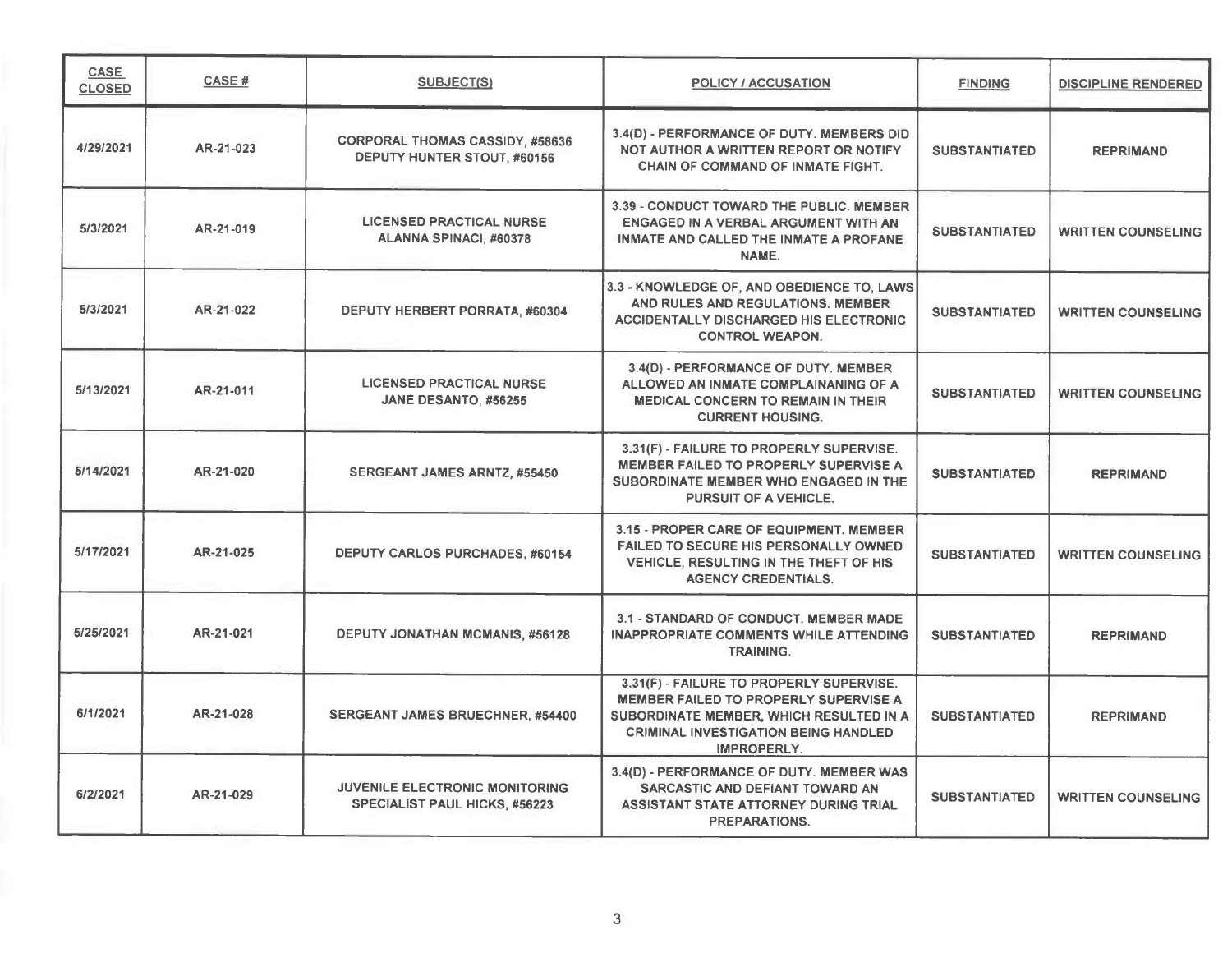| <b>CASE</b><br><b>CLOSED</b> | CASE#     | SUBJECT(S)                                                                 | <b>POLICY / ACCUSATION</b>                                                                                                                                             | <b>FINDING</b>       | <b>DISCIPLINE RENDERED</b> |
|------------------------------|-----------|----------------------------------------------------------------------------|------------------------------------------------------------------------------------------------------------------------------------------------------------------------|----------------------|----------------------------|
| 6/2/2021                     | AR-21-030 | <b>CORPORAL KEVIN FEY, #58326</b>                                          | 3.3 - KNOWLEDGE OF, AND OBEDIENCE TO, LAWS<br>AND RULES AND REGULATIONS. MEMBER<br><b>ACCIDENTALLY DISCHARGED HIS ELECTRONIC</b><br><b>CONTROL WEAPON.</b>             | <b>SUBSTANTIATED</b> | <b>WRITTEN COUNSELING</b>  |
| 6/4/2021                     | AR-21-024 | <b>DEPUTY NICHOLAS VEGA, #59647</b>                                        | 3.15 - PROPER CARE OF EQUIPMENT. MEMBER<br>LEFT HIS AGENCY ISSUED RIFLE UNSECURED IN<br>THE PASSENGER COMPARTMENT OF HIS<br><b>VEHICLE, WHICH WAS UNLOCKED.</b>        | <b>SUBSTANTIATED</b> | <b>REPRIMAND</b>           |
| 6/8/2021                     | AR-21-027 | <b>PROBATION SUPERVISOR</b><br><b>DESIREE BRITT-ANDERSON, #57446</b>       | 3.4(D) - PERFORMANCE OF DUTY. MEMBER<br>FAILED TO TAKE FOLLOW-UP ACTION OR NOTIFY<br>HER SUPERVISION OF AN OVERSIGHT ERROR<br><b>DISCOVERED DURING A CASE AUDIT.</b>   | <b>SUBSTANTIATED</b> | <b>REPRIMAND</b>           |
| 6/1/2021                     | AR-21-026 | DEPUTY CLAY SAUNDERS, #55790                                               | 3.19 - CARE, CUSTODY, AND CONTROL OF<br>PROPERTY / EVIDENCE, MEMBER FAILED TO<br><b>PROPERLY SUBMIT EVIDENCE COLLECTED</b><br>DURING A VEHICLE BURGLARY INVESTIGATION. | <b>SUBSTANTIATED</b> | <b>WRITTEN COUNSELING</b>  |
| 6/21/2021                    | AR-21-031 | DEPUTY BRIAN BEELER, #59216                                                | 3.15 - PROPER CARE OF EQUIPMENT, MEMBER<br><b>LOST HIS AGENCY CREDENTIALS AND BUILDING</b><br><b>ACCESS CARD.</b>                                                      | <b>UNFOUNDED</b>     | N/A                        |
| 6/25/2021                    | AR-21-033 | DEPUTY CATHERINE FEDELE, #59038                                            | 3.3 - KNOWLEDGE OF, AND OBEDIENCE TO, LAWS<br>AND RULES AND REGULATIONS, MEMBER<br><b>ACCIDENTALLY DISCHARGED HER ELECTRONIC</b><br><b>CONTROL WEAPON.</b>             | <b>SUBSTANTIATED</b> | <b>WRITTEN COUNSELING</b>  |
| 6/25/2021                    | AR-21-036 | <b>DEPUTY STEPHANIE MANN, #56187</b>                                       | 3.39 - CONDUCT TOWARD THE PUBLIC, MEMBER<br><b>BEGAN AN UNWANTED, PERSONAL</b><br><b>CONVERSATION WITH AN INMATE.</b>                                                  | <b>SUBSTANTIATED</b> | <b>REPRIMAND</b>           |
| 6/29/2021                    | AR-21-035 | <b>MEDICAL DIRECTOR KEVIN KYLE, #58893</b>                                 | 3.1 - STANDARD OF CONDUCT. MEMBER WAS<br><b>RUDE AND CONDESCENDING TOWARD AN</b><br>APPLICANT.                                                                         | <b>SUBSTANTIATED</b> | <b>REPRIMAND</b>           |
| 7/7/2021                     | AR-21-032 | <b>INMATE RECORDS SPECIALIST III</b><br><b>MARLIN RIVERA-PEREZ, #59262</b> | 3.4(D) - PERFORMANCE OF DUTY. MEMBER<br><b>FAILED TO VERIFY A COURT ORDERED</b><br><b>CUSTODIAN WAS PRESENT PRIOR TO THE</b><br><b>RELEASE OF AN INMATE.</b>           | <b>SUBSTANTIATED</b> | <b>REPRIMAND</b>           |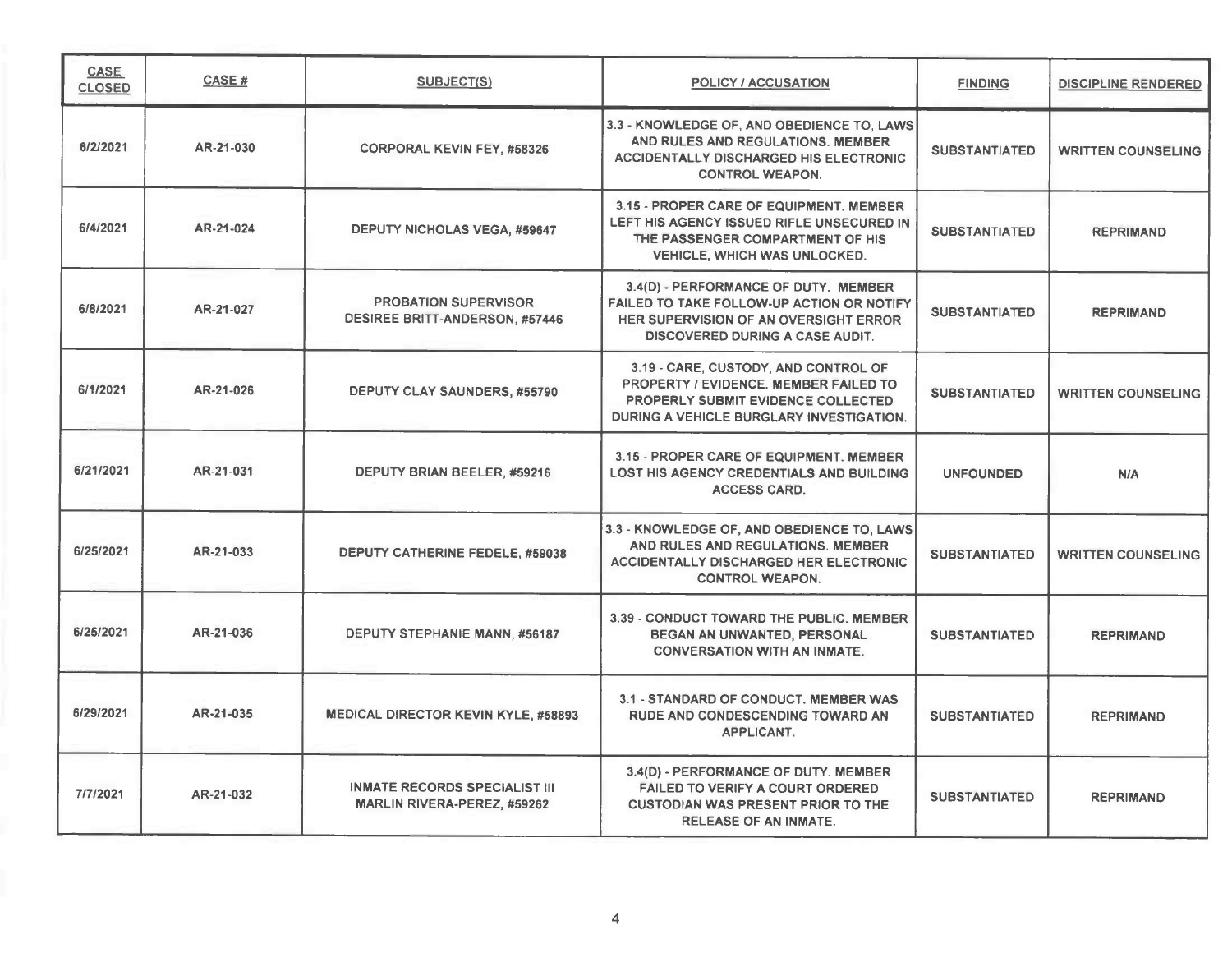| <b>CASE</b><br><b>CLOSED</b> | CASE#     | <b>SUBJECT(S)</b>                                                                                                                                         | <b>POLICY / ACCUSATION</b>                                                                                                                                                                                                                            | <b>FINDING</b>       | <b>DISCIPLINE RENDERED</b> |
|------------------------------|-----------|-----------------------------------------------------------------------------------------------------------------------------------------------------------|-------------------------------------------------------------------------------------------------------------------------------------------------------------------------------------------------------------------------------------------------------|----------------------|----------------------------|
| 7/12/2021                    | AR-21-034 | LIEUTENANT THOMAS MONTGOMERY, #54581<br>LIEUTENANT WILLIAM BYRD, #54118<br><b>SERGEANT CHAD MCINTYRE, #56081</b><br><b>SERGEANT LONNIE REDMON, #56592</b> | 3.31(F) - FAILURE TO PROPERLY SUPERVISE.<br><b>MEMBERS TOOK NO SUPERVISORY ACTION TO</b><br>TERMINATE AN UNAUTHORIZED PURSUIT.                                                                                                                        | <b>SUBSTANTIATED</b> | <b>REPRIMAND X4</b>        |
| 8/2/2021                     | AR-21-038 | <b>CORPORAL SCOTT COLLINS, #55688</b>                                                                                                                     | 3.4(D) - PERFORMANCE OF DUTY. MEMBER<br>ALLOWED A HANDCUFFED JUVENILE TO<br>TEMPORARILY ESCAPE FROM HIS CUSTODY.                                                                                                                                      | <b>SUBSTANTIATED</b> | <b>REPRIMAND</b>           |
| 8/9/2021                     | AR-21-037 | <b>INMATE RECORDS SPECIALIST III</b><br><b>KAREN KUNZ, #57593</b>                                                                                         | 3.4(D) - PERFORMANCE OF DUTY. MEMBER<br><b>FAILED TO TAKE ACTION ON A TELETYPE</b><br><b>RELEASING AN OUT OF STATE HOLD ON AN</b><br>INMATE. THE ERROR RESULTED IN A NINE AND A<br><b>HALF HOUR OVERSTAY.</b>                                         | <b>SUBSTANTIATED</b> | <b>REPRIMAND</b>           |
| 8/9/2021                     | AR-21-040 | <b>INMATE RECORDS SPECIALIST III</b><br>EDITH PATRICK, #58099                                                                                             | 3.4(D) - PERFORMANCE OF DUTY. MEMBER<br><b>INACCURATELY COMPLETED THE BOOKING</b><br><b>VERIFICATION PROCESS ON AN INMATE WHICH</b><br><b>RESULTED IN AN ERRONEOUS RELEASE.</b>                                                                       | <b>SUBSTANTIATED</b> | <b>WRITTEN COUNSELING</b>  |
| 8/9/2021                     | AR-21-045 | DEPUTY JACK SKIPPER, #59173                                                                                                                               | 3.3 - KNOWLEDGE OF, AND OBEDIENCE TO, LAWS<br>AND RULES AND REGULATIONS. MEMBER<br><b>ACCIDENTALLY DISCHARGED HIS ELECTRONIC</b><br><b>CONTROL WEAPON.</b>                                                                                            | <b>SUBSTANTIATED</b> | <b>WRITTEN COUNSELING</b>  |
| 8/10/2021                    | AR-21-041 | <b>INMATE RECORDS SPECIALIST III</b><br><b>ANTOINETTE GUGLIOTA, #54151</b>                                                                                | 3.4(D) - PERFORMANCE OF DUTY. MEMBER<br>FAILED TO RECOGNIZE AN INMATE HAD AN<br>ACTIVE PROBABLE CAUSE AFFIDAVIT FOR THEIR<br>ARREST, WHICH RESULTED IN AN ERRONEOUS<br><b>RELEASE.</b>                                                                | <b>SUBSTANTIATED</b> | <b>REPRIMAND</b>           |
| 8/10/2021                    | AR-21-044 | <b>CLINICAL SUPERVISOR</b><br><b>VALERIE PHILLIPS, #58451</b>                                                                                             | 3.4(A) - PERFORMANCE OF DUTY. MEMBER<br><b>REFUSED TO ASSIST DETENTION AND</b><br><b>CORRECTIONS STAFF WITH THE BATHING OF AN</b><br>INMATE.                                                                                                          | <b>SUBSTANTIATED</b> | <b>REPRIMAND</b>           |
| 8/12/2021                    | AR-21-042 | <b>SERGEANT JOHN WAUGH, #55220</b>                                                                                                                        | 3.4(D) - PERFORMANCE OF DUTY. MEMBER<br><b>IMPROPERLY DIRECTED A SUBORDINATE TO</b><br><b>REFER CRIMINAL CHARGES TO THE STATE</b><br>ATTORNEY'S OFFICE IN LIEU OF A PHYSICAL<br>ARREST, AFTER PROBABLE CAUSE HAD BEEN<br>DEVELOPED FOR CHILD NEGLECT. | <b>SUBSTANTIATED</b> | <b>REPRIMAND</b>           |
| 8/27/2021                    | AR-21-047 | DEPUTY LEVI BLAKE, #59881                                                                                                                                 | 3.4(D) - PERFORMANCE OF DUTY, MEMBER<br><b>FAILED TO APPEAR FOR A VIDEO DEPOSITION</b><br>FOR WHICH HE WAS SUBPOENAED TO ATTEND.<br>ADDITIONALLY, MEMBER AUTHORED SIX<br><b>REPORTS WHICH CONTAINED CRITICAL ERRORS.</b>                              | <b>SUBSTANTIATED</b> | <b>WRITTEN COUNSELING</b>  |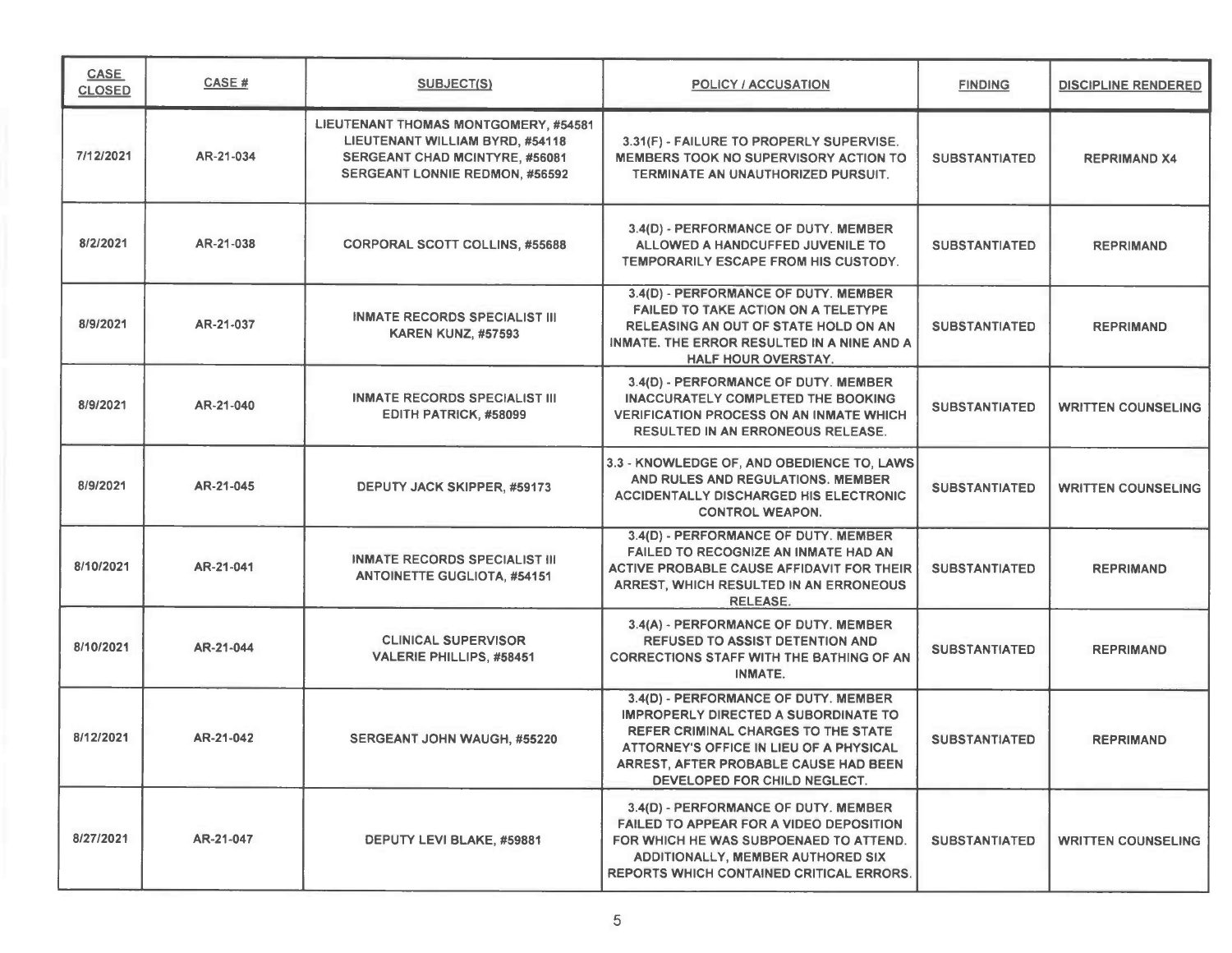| <b>CASE</b><br><b>CLOSED</b> | CASE #    | <b>SUBJECT(S)</b>                                                          | <b>POLICY / ACCUSATION</b>                                                                                                                                                                                                                        | <b>FINDING</b>       | <b>DISCIPLINE RENDERED</b> |
|------------------------------|-----------|----------------------------------------------------------------------------|---------------------------------------------------------------------------------------------------------------------------------------------------------------------------------------------------------------------------------------------------|----------------------|----------------------------|
| 8/27/2021                    | AR-21-043 | LIEUTENANT RYAN BUCKLEY, #54125                                            | 3.4(D) - PERFORMANCE OF DUTY. MEMBER<br>FAILED TO ADEQUATELY STAFF HIS SHIFT<br>DURING A HOLIDAY WEEKEND.                                                                                                                                         | <b>SUBSTANTIATED</b> | <b>REPRIMAND</b>           |
| 9/10/2021                    | AR-21-039 | <b>SERGEANT AARON BELCHER, #57109</b>                                      | 3.15 - PROPER CARE OF EQUIPMENT. MEMBER'S<br>AGENCY CREDENTIALS WERE EITHER LOST OR<br><b>STOLEN.</b>                                                                                                                                             | <b>SUBSTANTIATED</b> | <b>WRITTEN COUNSELING</b>  |
| 9/13/2021                    | AR-21-048 | <b>FORENSIC SCIENCE SPECIALIST</b><br><b>LINDA SCIRE, #52760</b>           | 3.19 - CARE, CUSTODY, AND CONTROL OF<br>PROPERTY / EVIDENCE, MEMBER LOST AN ITEM<br>OF EVIDENCE WHICH WAS PART OF A CRIMINAL<br><b>INVESTIGATION.</b>                                                                                             | <b>SUBSTANTIATED</b> | <b>WRITTEN COUNSELING</b>  |
| 10/4/2021                    | AR-21-049 | <b>DEPUTY JASON ELLIS, #57430</b>                                          | 3.4(D) - PERFORMANCE OF DUTY. MEMBER<br><b>FAILED TO USE APPROPRIATE OFFICER SAFETY</b><br>TACTICS WHEN DEALING WITH AN AGGRESSIVE<br>AND UNCOOPERATIVE SUSPECT.                                                                                  | <b>SUBSTANTIATED</b> | <b>WRITTEN COUNSELING</b>  |
| 10/4/2021                    | AR-21-050 | DEPUTY JONATHAN JOYNER, #56971                                             | 3.32 - ABUSE OF SICK TIME. MEMBER CALLED<br>OUT SICK AFTER A REQUEST TO UTILIZE<br><b>VACATION TIME WAS DENIED.</b>                                                                                                                               | <b>SUBSTANTIATED</b> | <b>REPRIMAND</b>           |
| 10/19/2021                   | AR-21-053 | <b>INMATE RECORDS SPECIALIST III</b><br><b>MARLIN RIVERA-PEREZ, #59262</b> | 3.32 - ABUSE OF SICK TIME. MEMBER CALLED<br>OUT SICK AND LATER ADMITTED HER ABSENCE<br>WAS NOT DUE TO AN ILLNESS.                                                                                                                                 | <b>SUBSTANTIATED</b> | <b>REPRIMAND</b>           |
| 10/21/2021                   | AR-21-052 | DEPUTY KEVIN PHILLIPS, #55835                                              | 3.4(D) - PERFORMANCE OF DUTY. WHILE<br><b>WORKING IN THE PINELLAS COUNTY JAIL.</b><br><b>MEMBER LEFT AN ACCESS CONTROL PANEL</b><br>DOOR OPEN AND UNATTENDED WITH THE KEY<br>INSERTED, WHILE INMATE WORKERS WERE<br><b>PRESENT AND UNSECURED.</b> | <b>SUBSTANTIATED</b> | <b>REPRIMAND</b>           |

 $\sim$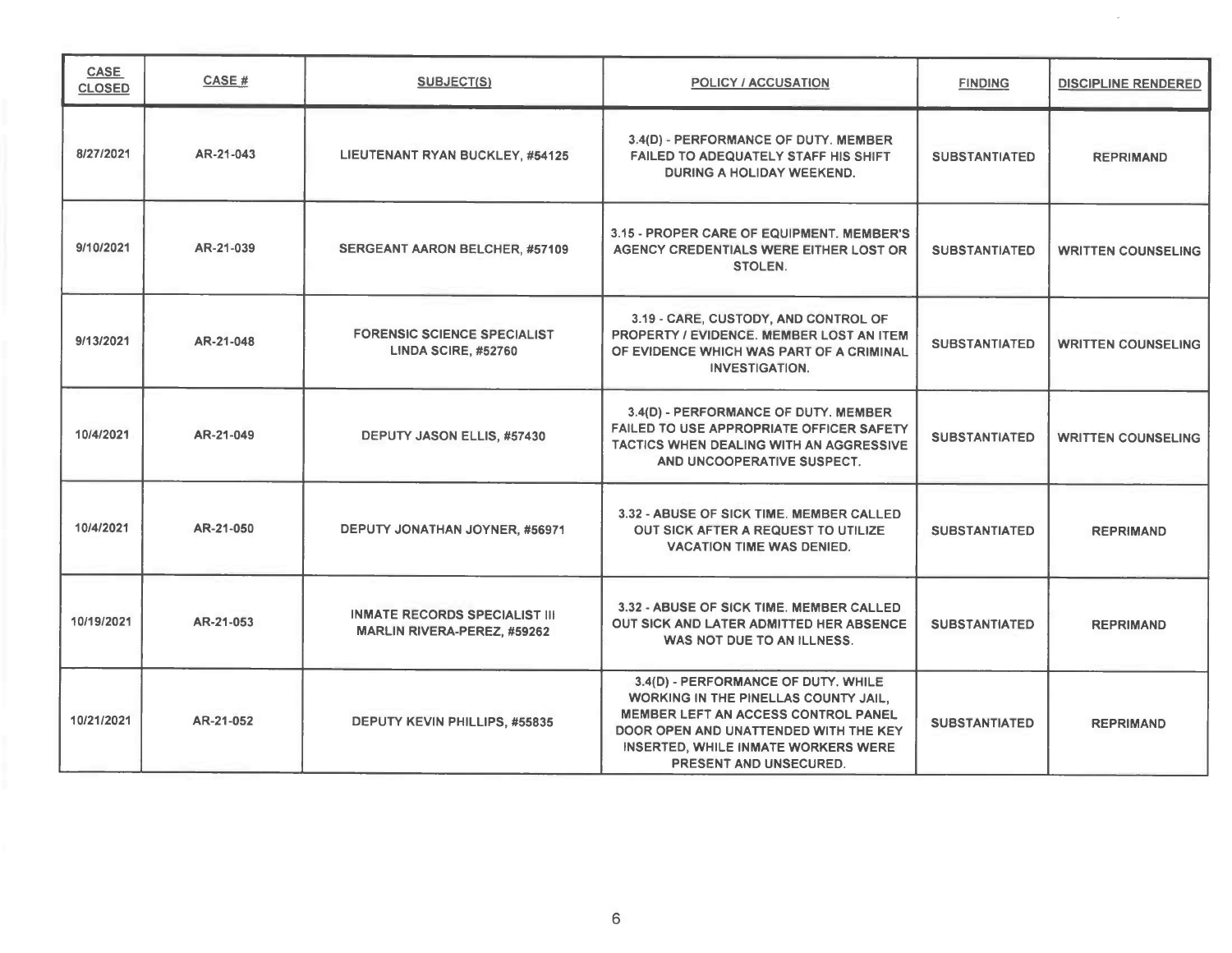| <b>CASE</b><br><b>CLOSED</b> | CASE#     | <b>SUBJECT(S)</b>                                                    | <b>POLICY / ACCUSATION</b>                                                                                                                                                                                                                                                                            | <b>FINDING</b>       | <b>DISCIPLINE RENDERED</b>                  |
|------------------------------|-----------|----------------------------------------------------------------------|-------------------------------------------------------------------------------------------------------------------------------------------------------------------------------------------------------------------------------------------------------------------------------------------------------|----------------------|---------------------------------------------|
| 10/22/2021                   | AR-21-054 | <b>DEPUTY NICHOLAS ARLINGTON, #59576</b><br>DEPUTY REID BACK, #59428 | 3.4(D) - PERFORMANCE OF DUTY. MEMBERS<br>FAILED TO CONDUCT A PROPER AND THOROUGH<br><b>INVESTIGATION CONCERNING A STOLEN GOLF</b><br>CART, WHERE SUSPECTS WERE STILL ON<br><b>SCENE. MEMBERS FAILED TO DETAIN AND</b><br><b>IDENTIFY THE SUSPECTS.</b>                                                | <b>SUBSTANTIATED</b> | <b>WRITTEN COUNSELING</b><br>X <sub>2</sub> |
| 10/28/2021                   | AR-21-051 | DEPUTY ASHLEY CHILTON, #58178                                        | 3.15 - PROPER CARE OF EQUIPMENT. MEMBER'S<br><b>AGENCY CREDENTIALS WERE STOLEN FROM HER</b><br>UNLOCKED PERSONAL VEHICLE.                                                                                                                                                                             | <b>SUBSTANTIATED</b> | <b>WRITTEN COUNSELING</b>                   |
| 11/1/2021                    | AR-21-057 | DEPUTY MICHAEL KRLIN, #58068<br>DEPUTY RYAN SKALKO, #58679           | 3.4(D) - PERFORMANCE OF DUTY. MEMBERS<br>ALLOWED A SUSPECT TO CONTROL AN<br><b>INVESTIGATION AND FAILED TO TAKE</b><br>APPROPRIATE ACTION. THIS RESULTED IN THE<br><b>SUSPECT ENTERING HIS BACKPACK SEVERAL</b><br>TIMES WHICH WAS LATER DISCOVERED TO<br><b>CONTAIN ILLEGAL DRUGS AND A FIREARM.</b> | <b>SUBSTANTIATED</b> | <b>WRITTEN COUNSELING</b><br>X <sub>2</sub> |
| 11/12/2021                   | AR-21-056 | <b>DEPUTY MELISSA SCHMIDT, #59524</b>                                | 3.40 - ASSOCIATING WITH MARRIED MEMBERS.<br><b>MEMBER ENGAGED IN AN INTIMATE</b><br><b>RELATIONSHIP WITH A MARRIED MEMBER.</b>                                                                                                                                                                        | <b>SUBSTANTIATED</b> | <b>REPRIMAND</b>                            |
| 11/9/2021                    | AR-21-058 | <b>SERGEANT EUGENE PANICCIA III, #56399</b>                          | 3.4(D) - PERFORMANCE OF DUTY. OVER SEVERAL<br>INCIDENTS, MEMBER HAS DEMONSTRATED<br>DEFICIENCIES IN LEADERSHIP, DECISION<br><b>MAKING, CONFIDENCE AND ACCOUNTABILITY AS</b><br><b>REQUIRED FOR THE EFFECTIVE SUPERVISION OF</b><br>HIS SQUAD.                                                         | <b>SUBSTANTIATED</b> | <b>WRITTEN COUNSELING</b>                   |
| 11/15/2021                   | AR-21-060 | <b>SERGEANT DAVID SIVIK, #57517</b>                                  | <b>3.5 - CONDUCT TOWARD SUPERIOR AND</b><br>SUBORDINATE OFFICERS AND ASSOCIATES.<br><b>MEMBER ENGAGED IN UNPROFESSIONAL</b><br><b>CONDUCT TOWARD A FEMALE MEMBER, WHICH</b><br>THE MEMBER PERCEIVED AS INAPROPRIATE.                                                                                  | <b>SUBSTANTIATED</b> | <b>REPRIMAND</b>                            |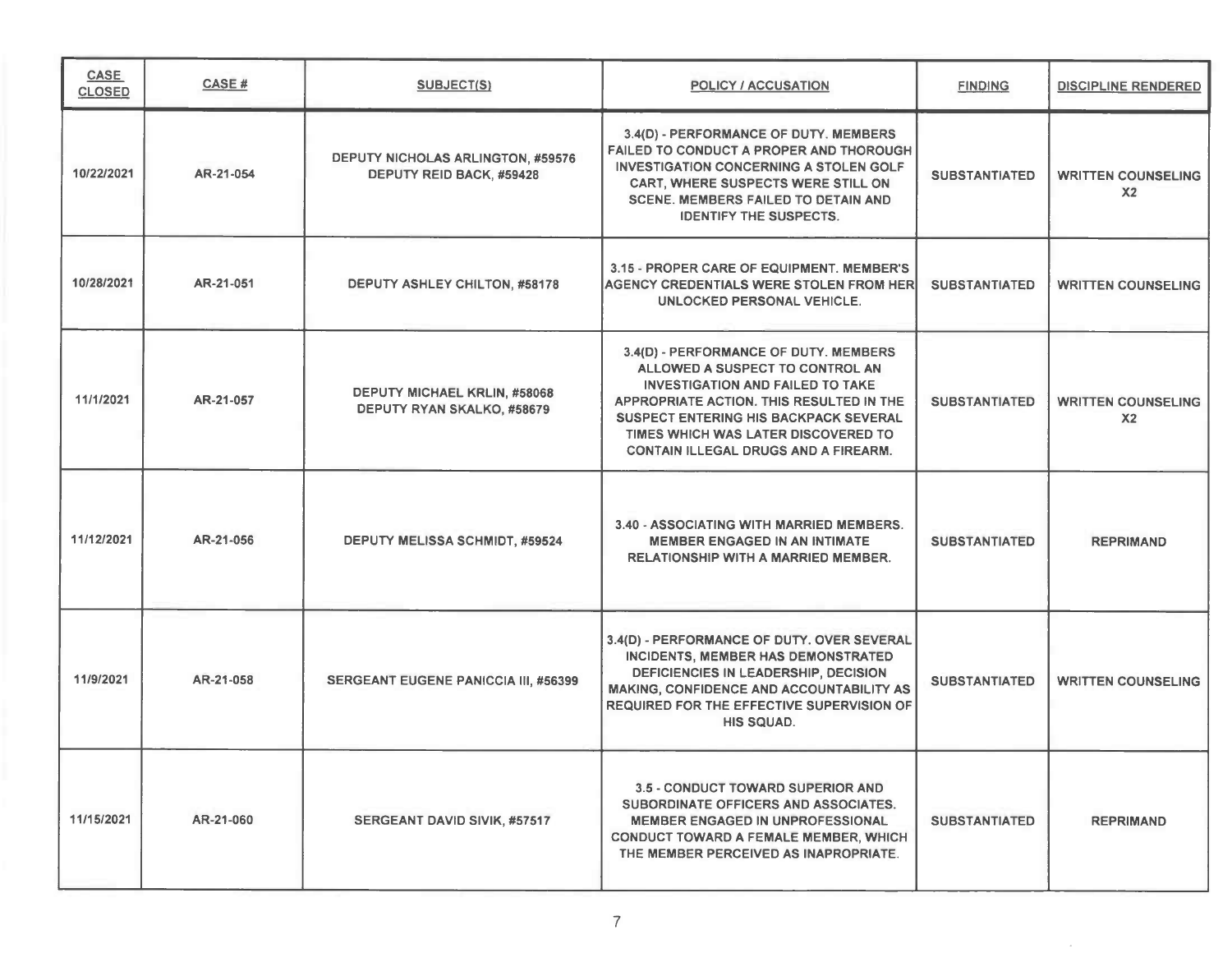| <b>CASE</b><br><b>CLOSED</b> | CASE#     | <b>SUBJECT(S)</b>                                                  | <b>POLICY / ACCUSATION</b>                                                                                                                                                                                                                                                                                                                                                                      | <b>FINDING</b>       | <b>DISCIPLINE RENDERED</b> |
|------------------------------|-----------|--------------------------------------------------------------------|-------------------------------------------------------------------------------------------------------------------------------------------------------------------------------------------------------------------------------------------------------------------------------------------------------------------------------------------------------------------------------------------------|----------------------|----------------------------|
| 11/17/2021                   | AR-21-059 | <b>DEPUTY CONNOR BRENNAN, #60492</b>                               | 3.15 - PROPER CARE OF EQUIPMENT, WHILE<br><b>TRANSFERRING HIS EQUIPMENT TO HIS FIELD</b><br>TRAINING OFFICER'S VEHICLE, MEMBER LEFT HIS<br>AR-15 RIFLE, MAGAZINES, AMMUNITION AND<br>OPTIC IN THE PARKING LOT OF THE PROPERTY<br>AND EVIDENCE DIVISION. MEMBER REALIZED THE<br>ERROR ONE AND A HALF HOURS LATER AND ALL<br><b>ITEMS WERE RECOVERED.</b>                                         | <b>SUBSTANTIATED</b> | <b>REPRIMAND</b>           |
| 11/18/2021                   | AR-21-055 | <b>CASE ASSIGNMENT TECHNICIAN</b><br><b>LESLIE JOHNSON, #58822</b> | 3.4(D) - PERFORMANCE OF DUTY. MEMBER HAS<br><b>EXHIBITED NUMEROUS DEFICIENCIES IN THE</b><br>PERFORMANCE OF HER DUTIES.                                                                                                                                                                                                                                                                         | <b>SUBSTANTIATED</b> | <b>REPRIMAND</b>           |
| 11/19/2021                   | AR-21-061 | DEPUTY JEFFREY CELEMENT, #54573                                    | <b>3.5 - CONDUCT TOWARD SUPERIOR AND</b><br>SUBORDINATE OFFICERS AND ASSOCIATES.<br><b>MEMBER RESPONDED TO A DOMESTIC VIOLENCE</b><br><b>CALL FOR SERVICE AFTER RECEIVING A PHONE</b><br>CALL FROM ONE OF THE PARTIES INVOLVED.<br>WHO WAS A PERSONAL FRIEND. MEMBER LATER<br><b>REFUSED TO LEAVE THE LOCATION AFTER BEING</b><br>DIRECTED TO DO SO BY THE FIRST SUPERVISOR<br><b>ON SCENE.</b> | <b>SUBSTANTIATED</b> | <b>REPRIMAND</b>           |
| 11/19/2021                   | AR-21-063 | DEPUTY BRADLEY BYERS, #53784                                       | 3.3 - KNOWLEDGE OF, AND OBEDIENCE TO, LAWS<br>AND RULES AND REGULATIONS. WHILE AT THE<br>K9 COMPOUND, MEMBER FAILED TO MAINTAIN<br><b>CONTROL OF HIS K9 PARTNER WHILE OFF LEAD.</b><br>WHICH LED TO THE K9 ROAMING ONTO THE<br>FIRING LINE OF THE AGENCY RANGE AND BITING<br>AN AGENCY MEMBER ON THE WRIST.                                                                                     | <b>SUBSTANTIATED</b> | <b>WRITTEN COUNSELING</b>  |
| 11/30/2021                   | AR-21-062 | DEPUTY FRANCISCO ZAPATA - ROLON, #60324                            | 3.4(D) - PERFORMANCE OF DUTY. MEMBER<br><b>FAILED TO INVESTIGATE AND THOROUGHLY</b><br>DOCUMENT A CALL FOR SERVICE RELATED TO A<br>DOMESTIC BATTERY. MEMBER LATER FAILED TO<br><b>CONDUCT FOLLOW-UP AS DIRECTED BY HIS</b><br><b>SUPERVISION.</b>                                                                                                                                               | <b>SUBSTANTIATED</b> | <b>REPRIMAND</b>           |